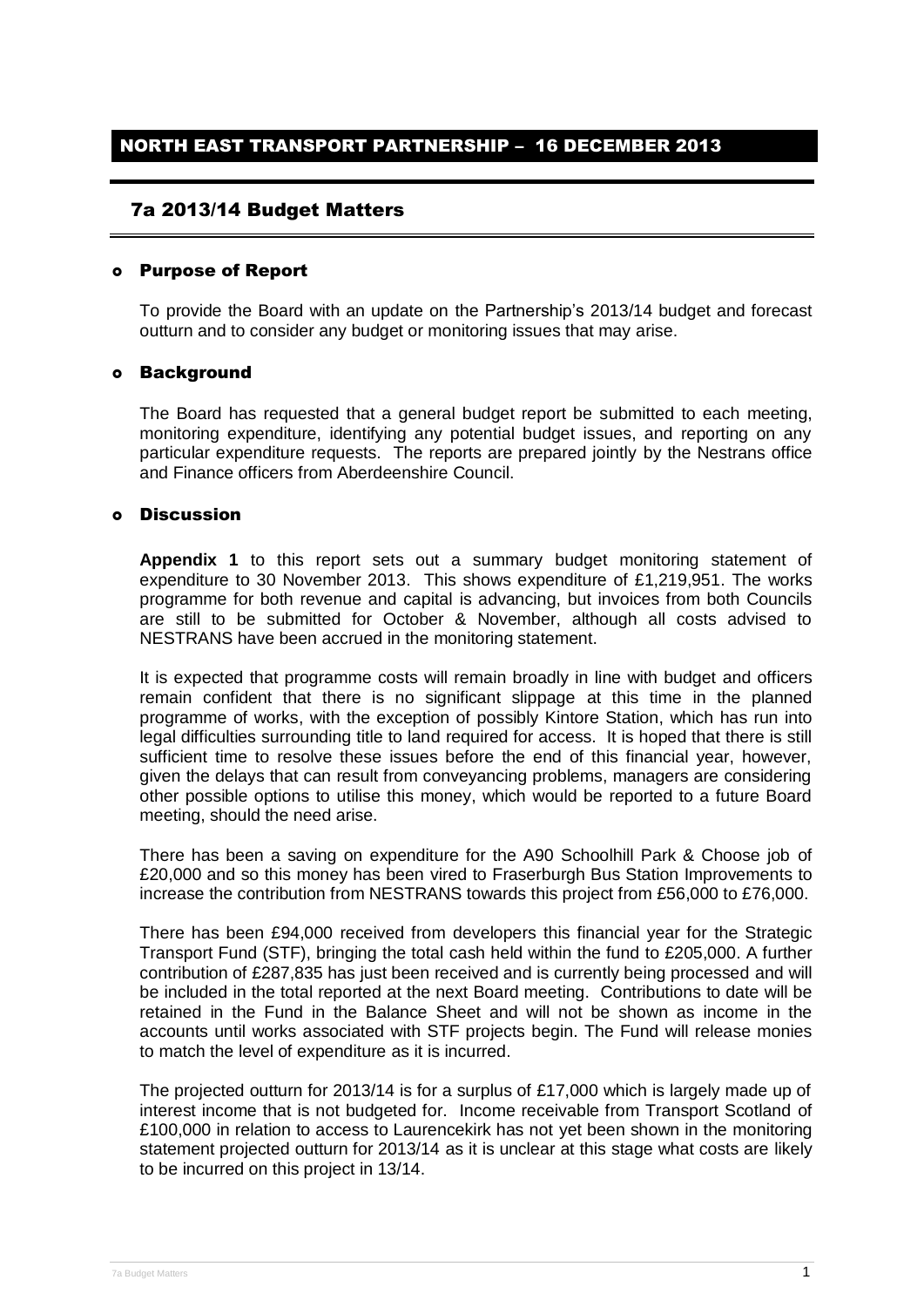## Recommendation

It is recommended that the Board:

- 1. Note the monitoring position and forecast as at 30 November 2013.
- 2. Note the virement detailed of £20,000 within the budget sub-head of Bus Improvements

Alan Wood **Treasurer** 2 December 2013